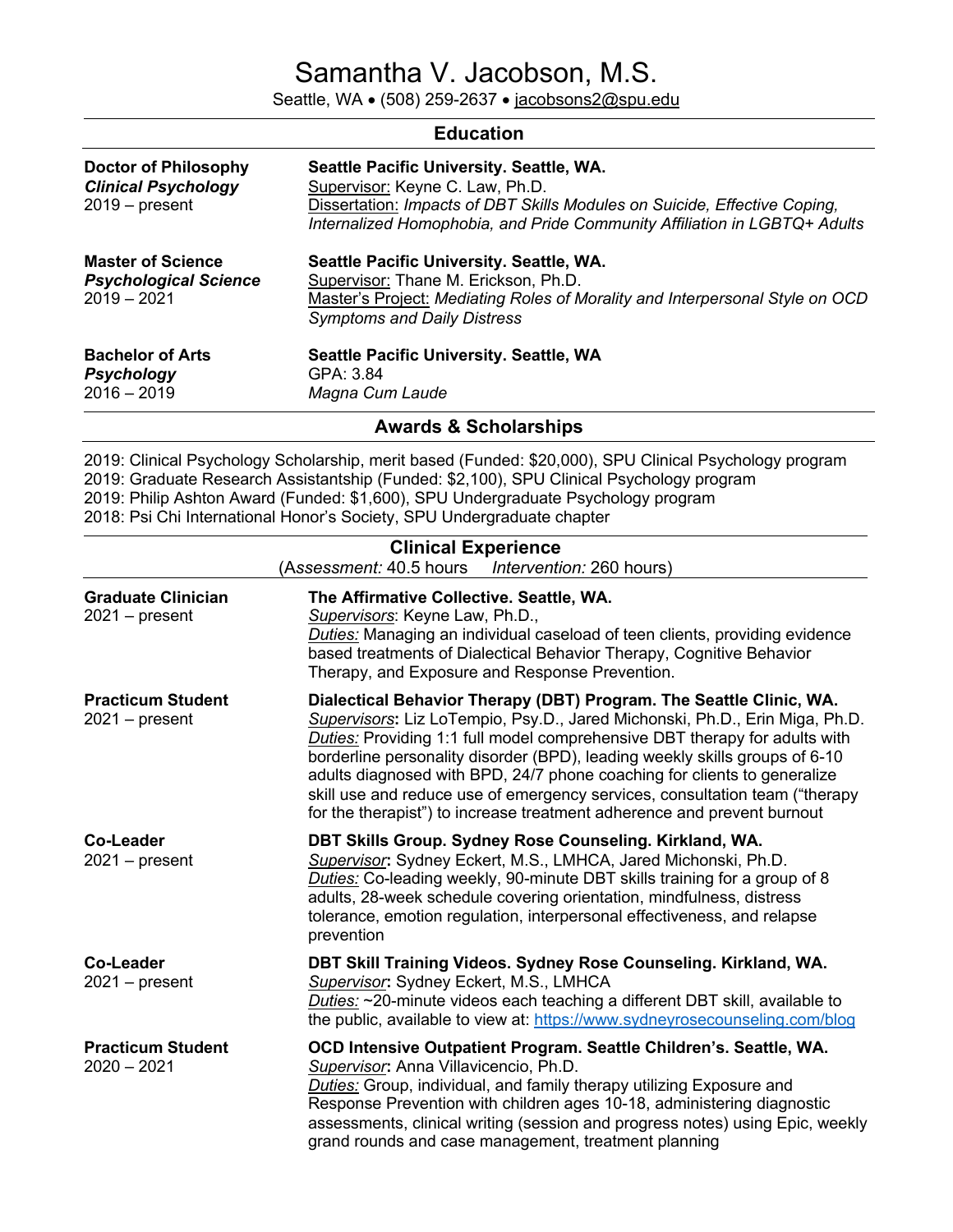| <b>Student Clinician</b><br>$2020 - 2021$                             | COVID-19 Frontline Healthcare Worker Study. CRISIS Lab. Seattle, WA.<br>Supervisor: Keyne C. Law, Ph.D.<br>Duties: Clinical assessment of self-injury and suicide behaviors using SITBI<br>(Nock et al., 2007) and creating individualized crisis response/safety plans,<br>part of a research study on suicide and self-injury among frontline healthcare<br>workers during COVID-19           |  |
|-----------------------------------------------------------------------|-------------------------------------------------------------------------------------------------------------------------------------------------------------------------------------------------------------------------------------------------------------------------------------------------------------------------------------------------------------------------------------------------|--|
| <b>Graduate Clinician</b><br>$2019 - 2020$                            | Unified Protocol Group. Seattle Pacific University. Seattle, WA.<br>Supervisor: Erin Verdi, M.S., Thane M. Erickson, Ph.D.<br><b>Duties:</b> Psychodiagnostic assessment (ADIS-5, Hamilton Scale for<br>Depression, Hamilton Anxiety Scale), co-facilitating 12-week therapy groups<br>using the Unified Protocol for transdiagnostic treatment of emotional<br>disorders (Barlow et al., 2011) |  |
| <b>Intern</b><br>2018                                                 | Psychiatry & Behavioral Medicine Unit. Seattle Children's Hospital, WA<br>Supervisor: Adam Ganz, PMHA II<br>Duties: Leading emotion regulation, mindfulness, distress tolerance, and<br>coping skills groups with pediatric inpatients, charting patient behaviors,<br>affect, and activity in official charting system                                                                         |  |
| <b>Research Experience</b>                                            |                                                                                                                                                                                                                                                                                                                                                                                                 |  |
| <b>Co-Leader</b><br>$2020$ – present                                  | Data and Recruitment Team. CRISIS Lab. Seattle, WA.<br>Supervisor: Keyne C. Law, Ph.D.<br>Duties: Writing a training manual instructing undergraduate RAs how to clean<br>and score data using R, mentoring undergraduate RAs on preparing for<br>analysis, and participant recruitment                                                                                                         |  |
| $2020$ – present                                                      | Graduate Research Student CRISIS Lab. Seattle Pacific University. Seattle, WA.<br>Principal Investigator: Keyne C. Law, Ph.D.<br>Duties: Data collection and analysis, collaboration on research papers and<br>posters in the field of self-injury and suicide research                                                                                                                         |  |
| <b>Graduate Research</b><br><b>Assistant</b><br>$2019 - 2020$         | Values, Interpersonal Behavior, and Emotion Lab.<br>Seattle Pacific University. Seattle, WA.<br>Principal Investigator: Thane M. Erickson, Ph.D.<br><b>Duties:</b> Treatment study Qualtrics survey coordination, diagnostic interviews                                                                                                                                                         |  |
| <b>Lead Research</b><br><b>Assistant (undergrad)</b><br>$2018 - 2019$ | Developmental Psychology Lab.<br>Seattle Pacific University. Seattle, WA.<br>Principal Investigator: Michael D. Roe, Ph.D.<br>Duties: Proposing research questions, conducting literature reviews, data<br>analysis, supervision of RAs, IRB and ethical protocols, running participants                                                                                                        |  |
| <b>Research Assistant</b><br>(undergraduate)<br>$2017 - 2018$         | Developmental Psychology Lab.<br>Seattle Pacific University. Seattle, WA.<br>Principal Investigator: Michael D. Roe, Ph.D.<br><b>Duties:</b> Data collection, cleaning, and analysis, research poster preparation<br>and presentation                                                                                                                                                           |  |

## **Manuscripts in Press (1)**

Marks, R. B., Wee, J. Y., **Jacobson, S. V.,** Hashimoto, K. H., O'Connell, K. L., Baker, P. M., Golden, S. A., & Law, K. C. (in press). The Role of the Lateral Habenula in Suicidality: A Call for Further Exploration. *Frontiers in Behavioral Neuroscience.*

## **Manuscripts Under Review (5)**

Erickson, T. M., **Jacobson, S. V.**, Banning, R. L., Quach, C. M., & Reas, H. E. (under review). *Interpersonal Goals Amplify Effects of Neuroticism on Hair Cortisol.*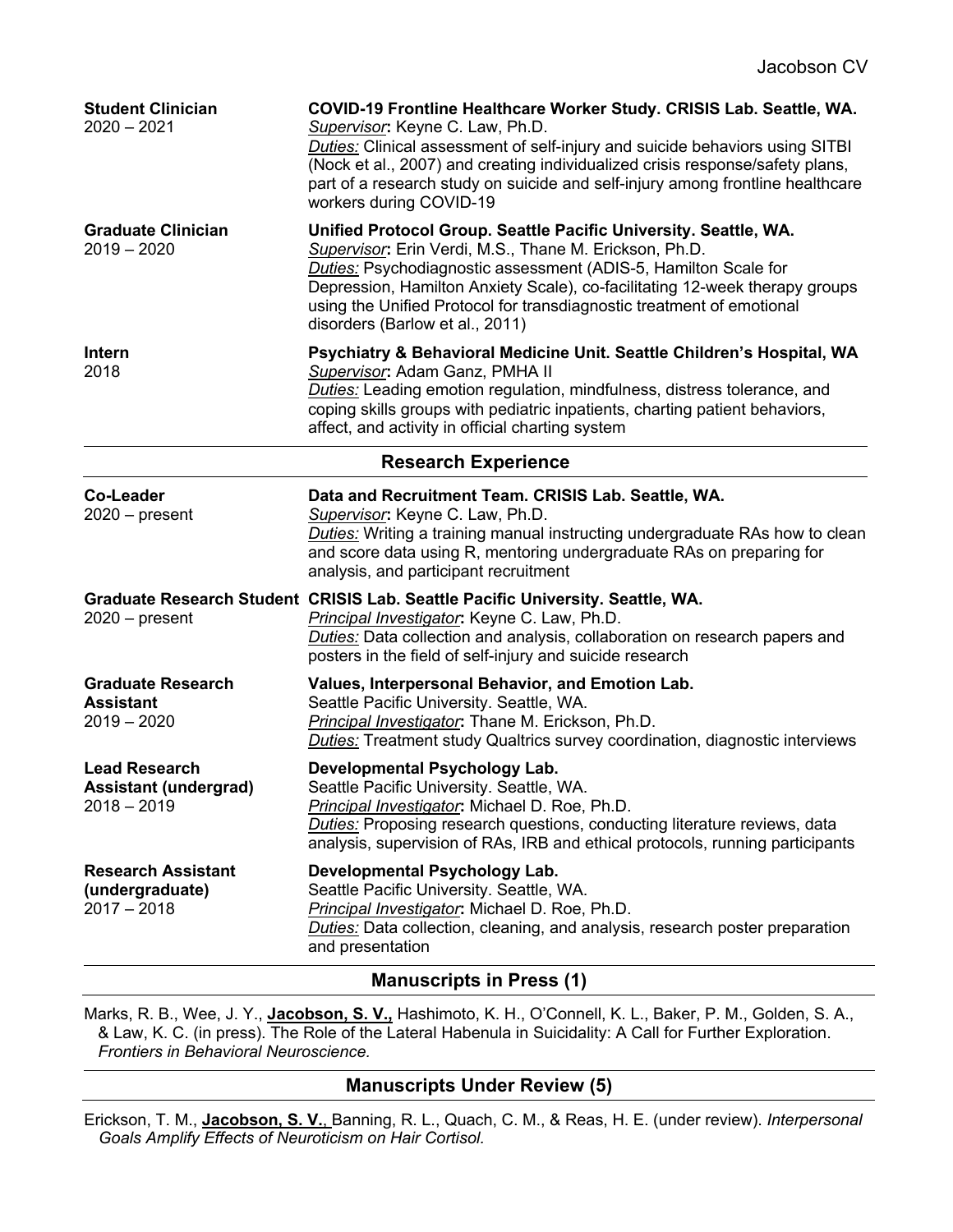- **Jacobson, S. V.,** Marks, R. B., & Law, K. C. (under review). Roles of Emotion Regulation Difficulties and Self-Injury in the Acquired Capability for Suicide. *Suicide and Life-Threatening Behavior.*
- O'Connell, K. L., **Jacobson, S. V.,** Ton, A. T., & Law., K. C. (under review). *Call 911! How Different Demographics May Influence Who Calls for Help During Suicidal Crisis*.
- Law, K. C., O'Connell, K. L., **Jacobson, S. V.,** Baer, M. M., Baker, P. M., Gratz, K. L., & Tull, M. T. (in preparation). *Effects of Sleep, Cortisol, and Risky Decision Making on Suicide.*
- Law, K. C., Moreira, N., O'Connell, K. L., Wee, J. Y., Lin, Y.-C., Marks, R. B **Jacobson, S. V.,** Hassler, M. E., O'Boyle, M., Layton, J.L., Hashimoto, K. H., Ton, A. T., & Knight, J. (in preparation). *A Qualitative Examination of Mental Health needs and Managing Suicide Risk in COVID-19 Frontline Medical Professionals.*

## **Manuscripts in Preparation (5)**

- **Jacobson, S. V.,** Inabata, R. S., & Erickson, T. M. (in preparation). *Obsessive-compulsive Symptoms and Distress: The Mediating Effects of Social Cognition and Morality.*
- **Jacobson, S. V.,** Eckert, S. R., Anestis, M. D., & Law, K. C. (in preparation). *Emotion Regulation and Distress Tolerance Moderate Borderline Personality Symptoms and Suicide Plans in Military Veterans.*
- Gilbert, A. C., **Jacobson, S. V.,** & Law, K. C. (in preparation). *Suicide in LGBTQ+ Adolescents*
- **Jacobson, S. V.,** Gilbert, A. C., Widman, C., Law, K. C., & Ammerman, B. A. (in preparation). *Differences in NSSI Severity and Suicidal Behaviors among LGBTQ+ and Heterosexual Adults*
- Cvrkel, T. T., **Jacobson, S. V.,** & Law, K. C. (in preparation). *Sexual Orientation and Gender Identity Affirming Exposure Therapies: Suggested Guidelines for Best Practice.*

#### **Paper Presentations (1)**

**Jacobson, S. V.,** Marks, R. B., Hassler, M. E., & Law, K. C. (2021, May). *Methods of Self-Injury Mediate Emotion Dysregulation and Acquired Capability for Suicide*. Paper presented at the Annual Conference of the School of Psychology, Family, and Community, Seattle Pacific University, Seattle, WA.

#### **Poster Presentations (14)**

- **Jacobson, S. V.,** Eckert, S. R., Anestis, M. D., & Law, K. C., (2021, November). *Emotion Dysregulation and Distress Tolerance Moderate Borderline Personality Symptoms and Suicide Plans in Military Veterans*. Poster presented at the 26th Annual meeting of the International Society for the Improvement and Teaching of Dialectical Behavior Therapy (ISIT DBT).
- **Jacobson, S. V.,** Inabata, R. S., & Law, K. C. (2021, November). *Emotion Dysregulation and Distress Tolerance Moderate Borderline Personality Features and NSSI Method Versatility*. Poster accepted for presentation at the 55th Annual Convention of the Association of Behavioral and Cognitive Therapies (ABCT), New Orleans, LA.
- O'Connell, K. L., **Jacobson, S. V.,** Ton, A. T., & Law., K. C. (2021, November). *Whose Gonna Call? Demographic Disparities Influence Suicidal Help-Seeking*. Poster accepted for presentation at the 55th Annual Convention of the Association of Behavioral and Cognitive Therapies (ABCT), New Orleans, LA.
- Law, K. C., O'Connell, K. L., **Jacobson, S. V.,** Baer, M. M., Baker, P. M., Gratz, K. L., & Tull, M. T. (2021, November). *Influences of Reward Responsiveness, Sleep, and Cortisol on Suicidality*. Poster accepted for presentation at the 55th Annual Convention of the Association of Behavioral and Cognitive Therapies (ABCT), New Orleans, LA.
- Law, K.C., Moreira, N., O'Connell, K.L., Wee, J.W., Lin, Y.-C., Marks, R.B., **Jacobson, S.V.,** Hassler, M., O'Boyle, M., Layton, J.L., Hashimoto, K., Ton, A.T., Knight, J. (2021, October). *A Qualitative Examination of Mental Health Needs and Managing Suicide Risk in Frontline Medical Professionals During the COVID-19 Pandemic*. Poster accepted for presentation at the IASR/AFSP International Summit on Suicide Research, Barcelona, Spain.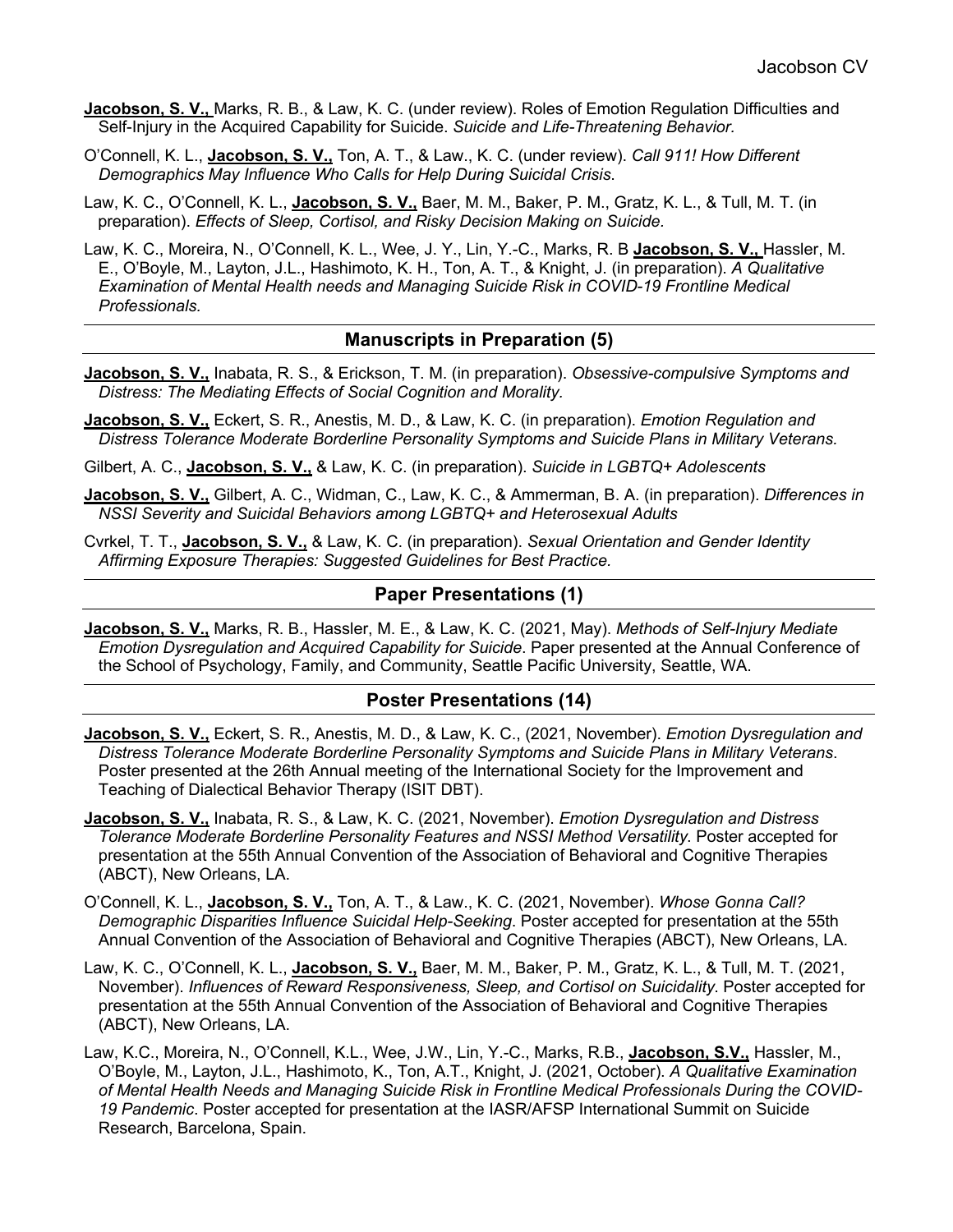- **Jacobson, S. V.,** Marks., R., Hassler, M. E., & Law, K. C. (2021, April). *Self-Injury Types Mediate Emotion Dysregulation and Acquired Capability for Suicide.* Poster presented at the 54<sup>th</sup> annual conference of the American Association of Suicidology.
- Marks, R., Lin, Y.-C., Gu, J., Wee, J., **Jacobson, S.V.,** & Law, K. C. (2020, November). *Non-Suicidal Self Injury in Asian Americans: Shame as a Potential Moderator*. Poster presented at the conference of the Association for Behavioral and Cognitive Therapies.
- Lin, Y.-C., Marks, R., Gu, J., Wee, J., **Jacobson, S.V.,** & Law, K.C. (2020, November). *Thwarted Belongingness, Perceived Burdensomeness, and Suicide Ideation Among Asian Americans: A Study of Shame as a Mediator.* Poster presented at the conference of the Association for Behavioral and Cognitive Therapies.
- Erickson, T. M., **Jacobson, S. V.,** Banning, R., Reas, H., & Quach, C. (2020, June). *Interpersonal Goals Amplify Effects of Neuroticism on Hair Cortisol*. Poster presented at the conference of the Society for Interpersonal Theory and Research, Seattle, WA. (Conference canceled)
- Erickson, T. M., **Jacobson, S. V**., Banning, R., Stebbins, O. L. & Carpenter, T. (2020, March). *Implicit and Explicit Anxiety Differentially Predict Social Processes in Daily Life.* Poster presented at the conference of the Anxiety and Depression Association of America, San Antonio, TX. (Conference canceled)
- **Jacobson, S. V.**, DeVere, J., Grigg, M., Logue, M., Scarbrough, L., and Roe, M. D. (2019, May). *Stability of Moral Traits (Justice and Humanity) in Emerging Adults: A longitudinal study.* Poster session at the SPFC Annual Research Conference, Seattle Pacific University, Seattle, WA.
- **Jacobson, S. V.**, DeVere, J., Grigg, M., Logue, M., Scarbrough, L., and Roe, M. D. (2019, May). *Character prospection and spirituality in emerging adults: A longitudinal study*. Poster session at the SPFC Annual Research Conference, Seattle Pacific University, Seattle, WA.
- **Jacobson, S. V.**, Grigg, M. R., Isenberg, N., Logue, M. A., Tanzy, K. S., Weinbeck, N., & Roe, M. D. (2019, May). *Predictors of Quality of Life in Independently Living Older Adults; A Quantitative Replication of Weinstock & Bond (2018)*. Poster session at the SPFC Annual Research Conference, Seattle Pacific University, Seattle, WA.
- **Jacobson, S. V.**, Grigg, M. R., Isenberg, N., Logue, M. A., Tanzy, K. S., Weinbeck, N., & Roe, M. D. (2019, May). *Images of aging and positive affect in independently living older adults: An update*. Poster session at the SPFC Annual Research Conference, Seattle Pacific University, Seattle, WA.

#### **Reviewer Experience**

Suicide and Life-Threatening Behavior, *mentored reviewer* Journal of Psychiatric Research, *mentored reviewer* Psychopathology, *mentored reviewer* Psychological Assessment, *mentored reviewer*

#### **Teaching Experience**

#### **Undergraduate Student Mentoring**

Cammy Widman (*2021 – present*) Molly Hassler (*2020 – present*) Andrew Ton (*2020 – 2021*) Maddie Grigg (*2018 – 2019*) Mikayla Logue (*2018 – 2019)*

## **Guest Lecture Obsessive-Compulsive and Related Disorders.**

Feb. 8, 2021 MFT 6600: Psychopathology and Family Systems. Seattle Pacific University. *Course Instructor:* Stephanie Armes, Ph.D., LMFT *Description:* 75-minute lecture to graduate students on psychopathology and evidence-based treatment of OCD, recorded for use in future MFT classes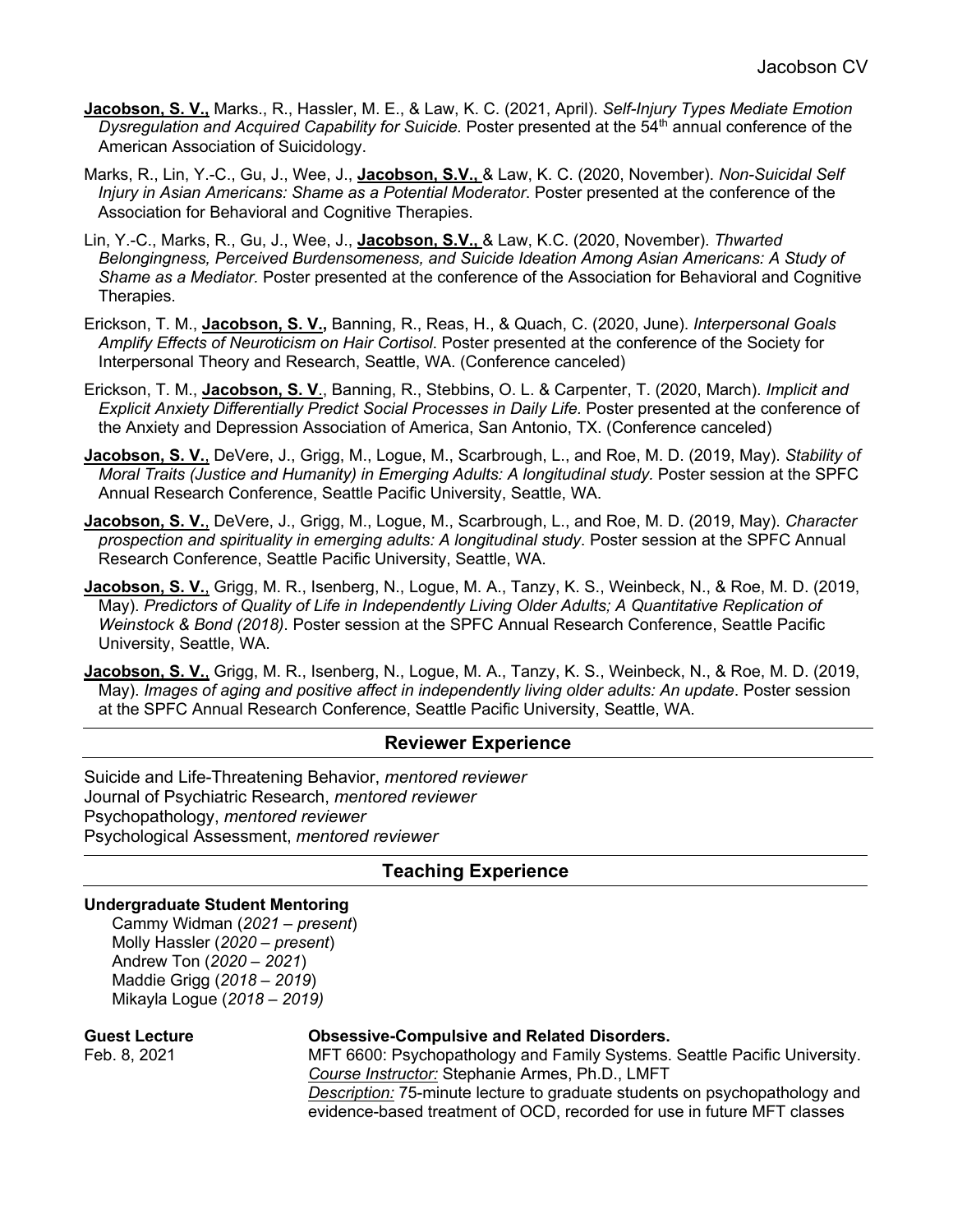| <b>Guest Lecture</b><br>May 6, 2018         | <b>Introduction to Qualtrics.</b><br>PSY 3588: Psychological Research Methods. Seattle Pacific University.<br>Course Instructor: Michael D. Roe, Ph.D.<br>Description: 80-minute guest lecture, tutorial, demonstration, and structured<br>in-class activity                                        |
|---------------------------------------------|-----------------------------------------------------------------------------------------------------------------------------------------------------------------------------------------------------------------------------------------------------------------------------------------------------|
| <b>Teaching Assistant</b><br>2018           | Undergraduate Philosophy.<br>PHI 1001: Logic; PHI 2222: Social Ethics; PHI 3651: Contemporary Theory.<br>Course Instructor: Leland Saunders, Ph.D.<br>Description: Grading quizzes and exams, entering grades into system,<br>statistical analysis on exams, answering student emails and questions |
|                                             | <b>Service Experience</b>                                                                                                                                                                                                                                                                           |
| <b>Panelist</b><br>Nov. 11, 2020            | <b>Clinical Psychology Prospective Student Day. Seattle Pacific University</b><br><b>Description:</b> Answering prospective student questions and discussing<br>graduate school experiences                                                                                                         |
| <b>Workshop Leader</b><br>Oct. 30, 2020     | Suicide Risk Assessment Workshop. Seattle Pacific University.<br>Description: Overview of evidence based best practices in suicide risk<br>assessment and safety planning, proposal for new risk assessment protocol                                                                                |
| <b>Student Interviewer</b><br>Feb. 23, 2020 | Clinical Psychology Roundtable Interviews. Seattle Pacific University.<br>Description: Assisted Dr. Erickson with roundtable interview sessions                                                                                                                                                     |
| <b>Student Interviewer</b><br>Feb. 21, 2019 | <b>Faculty Interviews. Seattle Pacific University.</b><br>Description: In a team of 10 undergraduate students selected to help<br>interview developmental psychology assistant professor candidates                                                                                                 |
| <b>Panelist</b><br>Jan. 28, 2019            | Psi Chi Research and Internship Panel. Seattle Pacific University.<br>Description: Discussing research and internship opportunities in the<br>undergraduate psychology department                                                                                                                   |
|                                             | <b>Professional Training</b>                                                                                                                                                                                                                                                                        |
| Training<br>June 18, 2021                   | Doing DBT with Sexual and Gender Minority People.<br>Trainers: Jeff Cohen, Psy.D., Colleen Sloan, Ph.D., & Cindy Chang, Psy.M.<br>Description: 90-minute training on doing DBT with LGBTQ+ individuals                                                                                              |
| <b>Intensive Training</b><br>May 3-28, 2021 | Jumpstart in Dialectical Behavior Therapy.<br><b>Trainer:</b> Shari Manning, Ph.D., Treatment Implementation Collective<br>Description: 29-hour intensive training in DBT case conceptualization,<br>individual therapy, skills training, phone coaching, and consultation teams                    |
| Webinar<br>Feb. 17, 2021                    | Psychology and LGBTQ+ State Legislative Advocacy.<br>Trainers: Michele Schlehofer, Ph.D., Christina Patterson, Ph.D.<br>Description: 1-hour webinar for psychologists to inform advocacy on state<br>legislation affecting LGBTQ+ clients                                                           |
| <b>Training</b><br>Aug. 3, 2020             | <b>Understanding and Treating Non-Suicidal Self-Injury.</b><br>Trainer: Barent Walsh, Ph.D.<br><b>Description:</b> 3-hour training on assessment and treatment of NSSI                                                                                                                              |
| <b>Training</b><br>April 17, 2020           | <b>Crisis Response Planning for Suicidal Patients</b><br>Trainer: Craig J. Bryan, Psy.D., ABPP<br>Description: 2-hour training on crisis response planning for suicide risk                                                                                                                         |